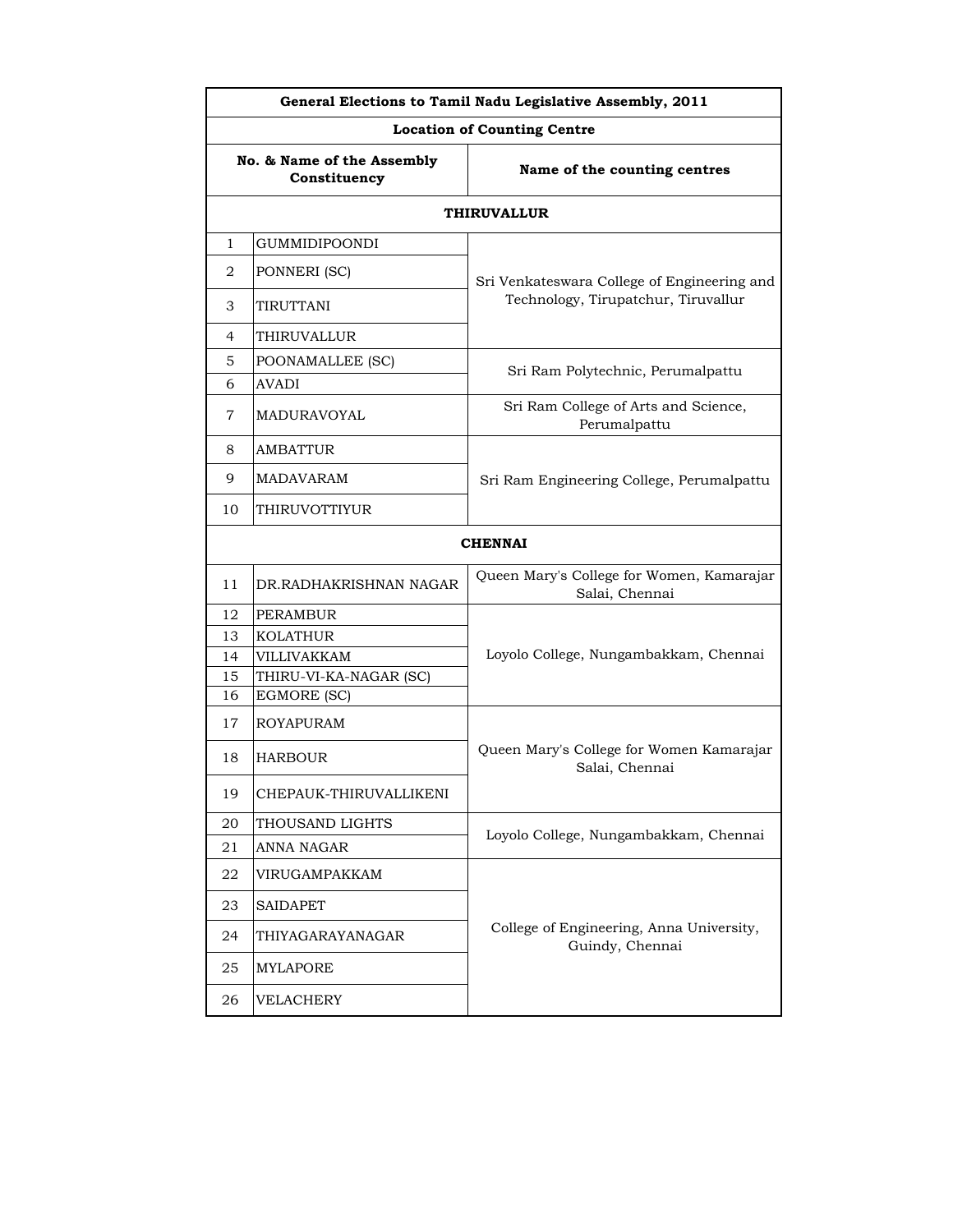| No. & Name of the Assembly<br>Constituency |                         | Name of the counting centres                                                                                    |
|--------------------------------------------|-------------------------|-----------------------------------------------------------------------------------------------------------------|
|                                            |                         | <b>KANCHEEPURAM</b>                                                                                             |
| 27                                         | SHOZHINGANALLUR         | Mohamed Sathak College of Arts & Science,<br>Sholinganallur                                                     |
| 28                                         | <b>ALANDUR</b>          | Montfort Matriculation Higher Secondary<br>School, St. Thomas Mount, Chennai                                    |
| 29                                         | SRIPERUMBUDUR (SC)      | Rajalakshmi Engineering, Thandalam,<br>Sriperumbudur                                                            |
| 30                                         | PALLAVARAM              | Montfort Technical Institute, Montfort<br>Matriculation Higher Seconday School,<br>St.<br>Thomas Mount, Chennai |
| 31                                         | TAMBARAM                | Madras Christian College, Tambaram,<br>Chennai                                                                  |
| 32                                         | CHENGALPATTU            | Vidhyasagar Women's College,                                                                                    |
| 33                                         | THIRUPORUR              | Vedanarayanapuram Village, Chengalpattu                                                                         |
| 34                                         | CHEYYUR (SC)            | Sowbagmal Sowcar Government Girls Higher                                                                        |
| 35                                         | MADURANTAKAM (SC)       | Secondary school, Madhuranthagam.                                                                               |
| 36                                         | <b>UTHIRAMERUR</b>      | Pallavan College of Engineering,                                                                                |
| 37                                         | <b>KANCHEEPURAM</b>     | Kancheepuram                                                                                                    |
|                                            |                         | <b>VELLORE</b>                                                                                                  |
| 38                                         | ARAKKONAM (SC)          | Ranipettai Engineering College,                                                                                 |
| 39                                         | SHOLINGUR               | Thenkadapanthangal village, Wallaja                                                                             |
| 40                                         | <b>KATPADI</b>          | Thanthai Periyar Government Institute of<br>Technology, Thorapadi, Vellore                                      |
| 41                                         | RANIPET                 | Ranipettai Engineering College,                                                                                 |
| 42                                         | <b>ARCOT</b>            | Thenkadapanthangal village, Wallaja                                                                             |
| 43                                         | <b>VELLORE</b>          |                                                                                                                 |
| 44                                         | ANAIKATTU               | Thanthai Periyar EVR Government Institute of<br>Technology, Thorapadi, Vellore                                  |
| 45                                         | KILVAITHINANKUPPAM (SC) |                                                                                                                 |
| 46                                         | GUDIYATTAM (SC)         | Thanthai Periyar EVR Government<br>Polytechnic, Thorapadi, Vellore                                              |
| 47                                         | VANIYAMBADI             |                                                                                                                 |
| 48                                         | AMBUR                   | Maruthar Kesari Jain College for Women,                                                                         |
| 49                                         | JOLARPET                | Vaniyambadi                                                                                                     |
| 50                                         | TIRUPATTUR              |                                                                                                                 |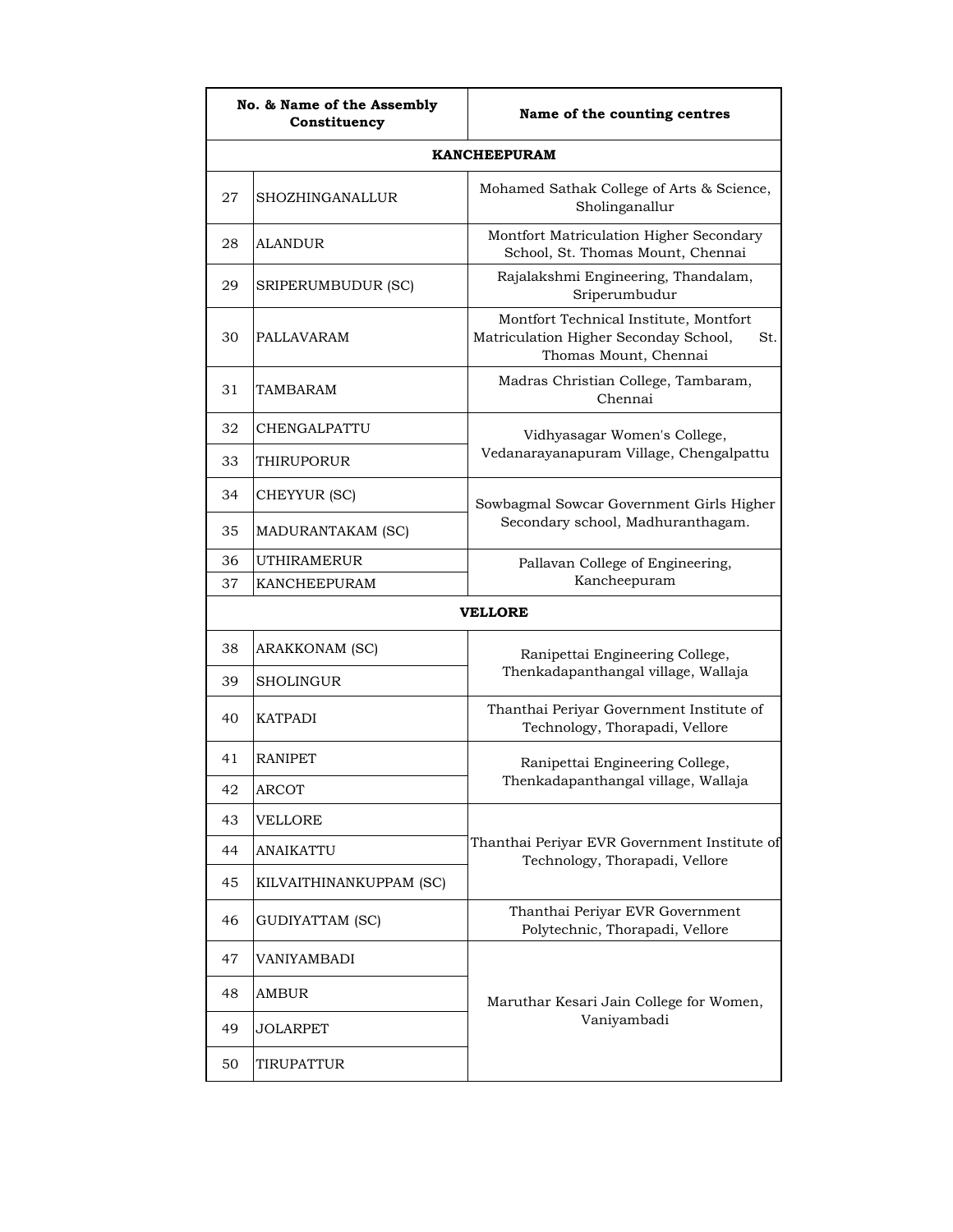|    | No. & Name of the Assembly<br>Constituency | Name of the counting centres                                         |
|----|--------------------------------------------|----------------------------------------------------------------------|
|    |                                            | <b>KRISHNAGIRI</b>                                                   |
| 51 | UTHANGARAI (SC)                            |                                                                      |
| 52 | <b>BARGUR</b>                              |                                                                      |
| 53 | KRISHNAGIRI                                | Government Polytechnic, Krishnagiri                                  |
| 54 | VEPPANAHALLI                               |                                                                      |
| 55 | <b>HOSUR</b>                               |                                                                      |
| 56 | THALLI                                     |                                                                      |
|    |                                            | <b>DHARMAPURI</b>                                                    |
| 57 | PALACODU                                   |                                                                      |
| 58 | PENNAGARAM                                 |                                                                      |
| 59 | <b>DHARMAPURI</b>                          | Dharmapuri Govt. Arts College, Dharmapuri                            |
| 60 | PAPPIREDDIPPATTI                           |                                                                      |
| 61 | HARUR (SC)                                 |                                                                      |
|    |                                            | TIRUVANNAMALAI                                                       |
| 62 | CHENGAM (SC)                               | Government Boys Hr. Sec. School, Chengam                             |
| 63 | TIRUVANNAMALAI                             | Shanmuga Industries Govt Hr. Sec. School,                            |
| 64 | KILPENNATHUR                               | Tiruvannamalai                                                       |
| 65 | KALASAPAKKAM                               | Govt. Boys Hr. Sec. School, Polur                                    |
| 66 | POLUR                                      |                                                                      |
| 67 | <b>ARANI</b>                               |                                                                      |
| 68 | CHEYYAR                                    | Arignar Anna Govt. Arts College, Cheyyar                             |
| 69 | VANDAVASI (SC)                             |                                                                      |
|    |                                            | VILLUPURAM                                                           |
| 70 | GINGEE                                     | Sri Rangaboopathy Engineering College,<br>Alampoondi village, Gingee |
| 71 | <b>MAILAM</b>                              | Mont Fort Matriculation Higher Secondary<br>School, Tindivanam       |
| 72 | TINDIVANAM (SC)                            | St. Joseph ITI, Tindivanam                                           |
| 73 | VANUR (SC)                                 | Sri. Aravindar Arts & Science College,<br>Agasampattu, Vanur         |
| 74 | VILLUPURAM                                 | Sri Ramakrishna Vidiyalaya Matric Higher                             |
| 75 | VIKRAVANDI                                 | Secondary School, Villupuram                                         |
| 76 | TIRUKKOYILUR                               | Lakshmi Vidhyalaya Matriculation School,<br>Arakandanallur           |
| 77 | ULUNDURPETTAI                              | Annai Therasa College of Engineering,<br>Tirunavalur                 |
| 78 | <b>RISHIVANDIYAM</b>                       | Tamil Nadu Regulated Marketting Committee,<br>Kallakurichi           |
| 79 | SANKARAPURAM                               |                                                                      |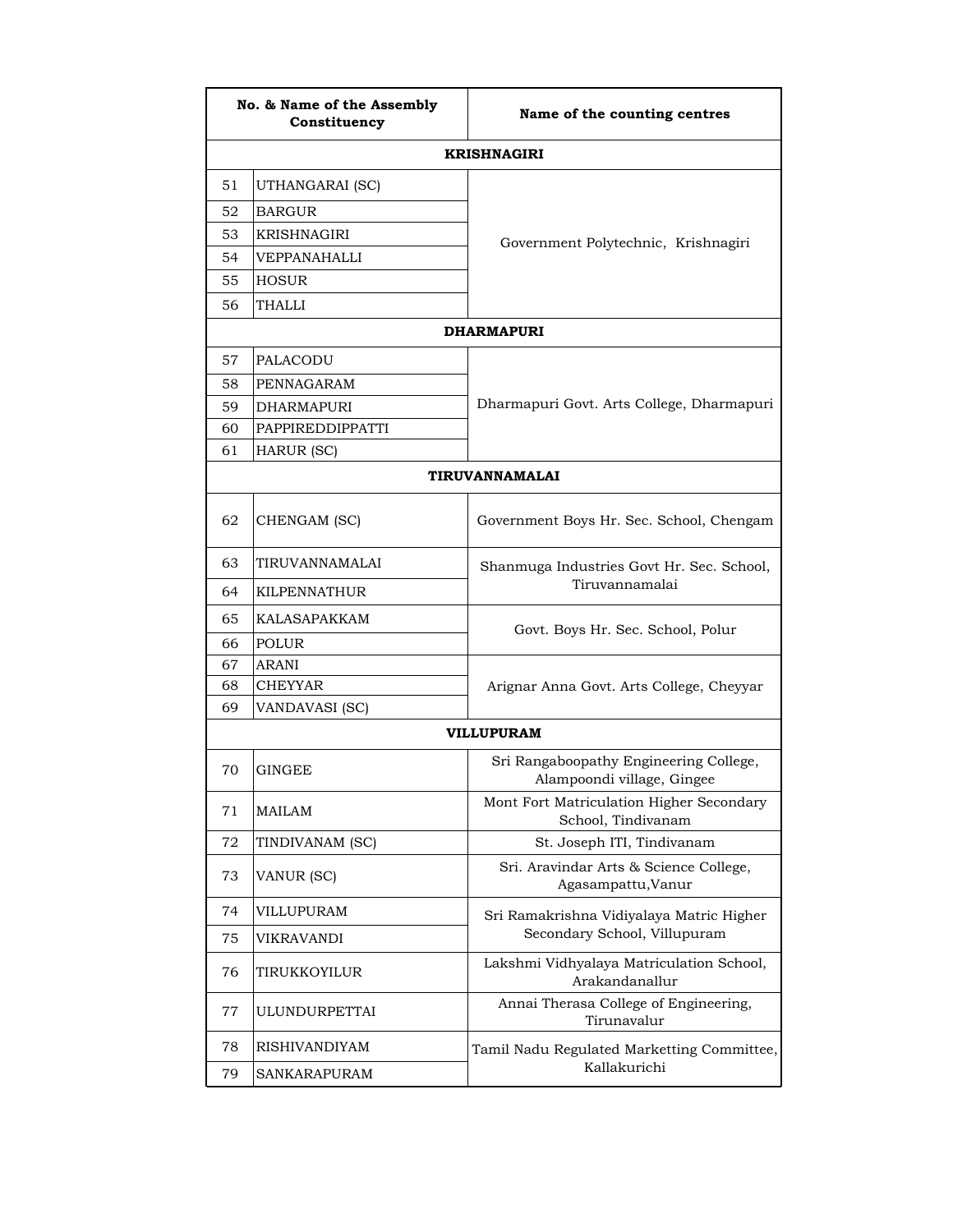| No. & Name of the Assembly<br>Constituency |                     | Name of the counting centres                                                     |
|--------------------------------------------|---------------------|----------------------------------------------------------------------------------|
| 80                                         | KALLAKURICHI (SC)   | Dr. R.K. Shanmugam Arts & Science College,<br>Indhili Village, Kallakurichi      |
|                                            |                     | <b>SALEM</b>                                                                     |
| 81                                         | GANGAVALLI (SC)     | Golden Polytechnic College, Manjini Gate,<br>Nadavulur North Village, Gangavalli |
| 82                                         | ATTUR (SC)          | Government Girls Higher Secondary School,<br>Attur                               |
| 83                                         | YERCAUD (ST)        | C.S.I. Polytechnic, Salem                                                        |
| 84                                         | OMALUR              | Government Engineering College, Karuppur,<br>Salem                               |
| 85                                         | <b>METTUR</b>       | Kavery Institute of Technology, Kavery<br>Educational Institutions, Mecheri      |
| 86                                         | <b>EDAPPADI</b>     | Government Boys Higher Secondary School,<br>Edappady                             |
| 87                                         | <b>SANKARI</b>      | Government Girls Higher Secondary School,<br>Sankari                             |
| 88                                         | <b>SALEM (WEST)</b> | Government Engineering College, Karuppur,<br>Salem                               |
| 89                                         | SALEM (NORTH)       | CSI Polytechnic College, Hasthampatti, Salem                                     |
| 90                                         | SALEM (SOUTH)       | Thiyagarajar Polytechnic College, Salem                                          |
| 91                                         | VEERAPANDI          | Salem Polytechnic College, Gajjalnaickenpatti,<br>Salem                          |
|                                            |                     | <b>NAMAKKAL</b>                                                                  |
| 92                                         | RASIPURAM (SC)      |                                                                                  |
| 93                                         | SENTHAMANGALAM (ST) |                                                                                  |
| 94                                         | NAMAKKAL            | Vivekanandha College of Engineering for                                          |
| 95                                         | PARAMATHI-VELUR     | Women, Elayampalayam, Tiruchengode                                               |
| 96                                         | TIRUCHENGODU        |                                                                                  |
| 97                                         | KUMARAPALAYAM       |                                                                                  |
|                                            |                     | <b>ERODE</b>                                                                     |
| 98                                         | <b>ERODE (EAST)</b> |                                                                                  |
| 99                                         | <b>ERODE (WEST)</b> |                                                                                  |
| 100                                        | MODAKKURICHI        | IRTT Engineering College, Chithode, Erode                                        |
| 103                                        | PERUNDURAI          |                                                                                  |
| 104                                        | <b>BHAVANI</b>      |                                                                                  |
| 105                                        | <b>ANTHIYUR</b>     |                                                                                  |
| 106                                        | GOBICHETTIPALAYAM   | Gopichettipalayam Arts & Science College,<br>Gobichettipalayam                   |
| 107                                        | BHAVANISAGAR (SC)   |                                                                                  |
|                                            |                     | THE NILGIRIS                                                                     |
| 108                                        | UDHAGAMANDALAM      | Government Polytechnic, Udhagamandalam                                           |
| 109                                        | GUDALUR (SC)        |                                                                                  |
| 110                                        | COONOOR             |                                                                                  |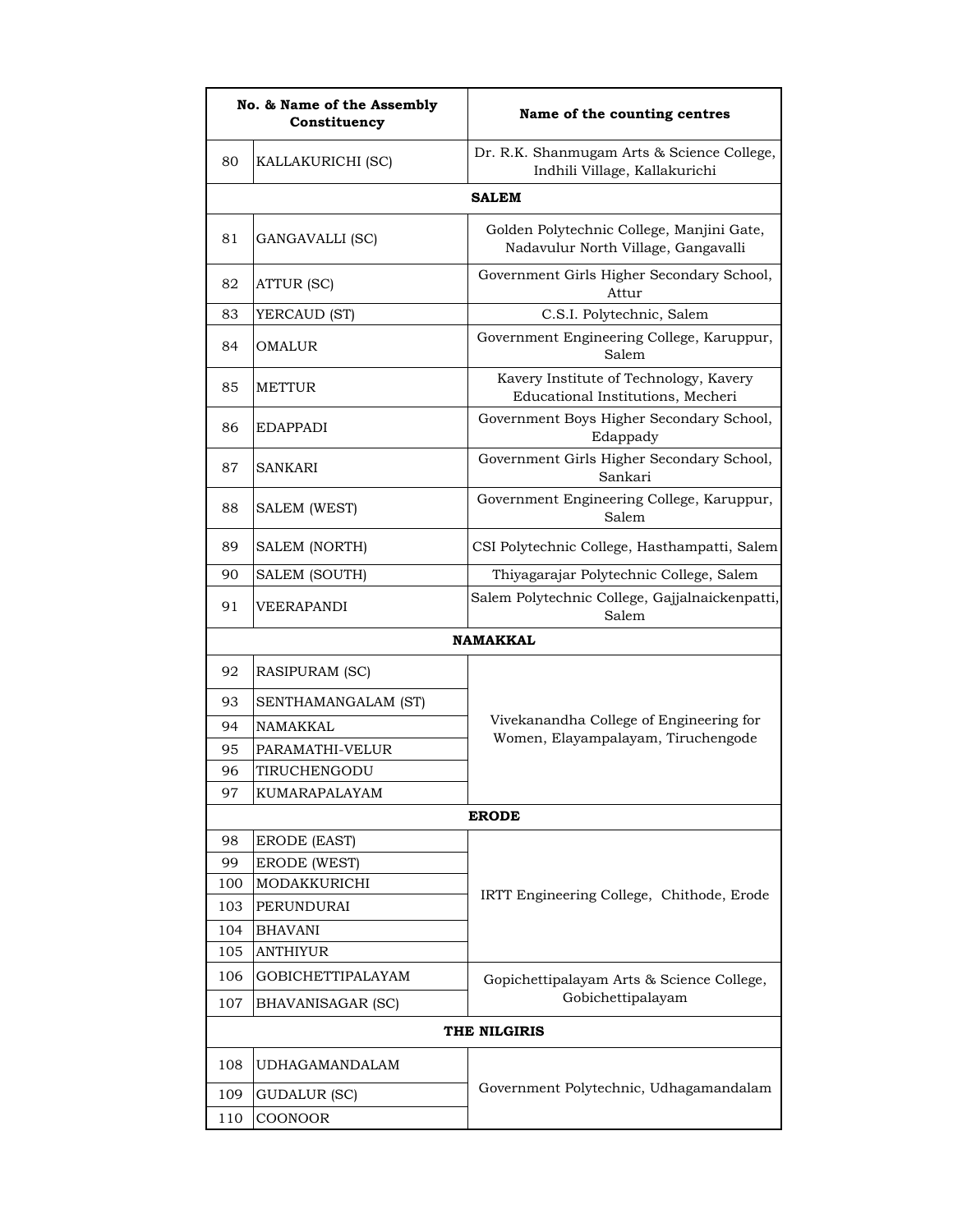| No. & Name of the Assembly<br>Constituency |                      | Name of the counting centres                                  |  |
|--------------------------------------------|----------------------|---------------------------------------------------------------|--|
|                                            |                      | <b>TIRUPPUR</b>                                               |  |
| 101                                        | DHARAPURAM (SC)      |                                                               |  |
| 102                                        | KANGAYAM             | LRG Govt Arts College for Women,<br>Thennampalayam, Tiruppur  |  |
| 112                                        | <b>AVANASHI (SC)</b> |                                                               |  |
| 113                                        | TIRUPPUR (NORTH)     |                                                               |  |
| 114                                        | TIRUPPUR (SOUTH)     |                                                               |  |
| 115                                        | <b>PALLADAM</b>      |                                                               |  |
| 125                                        | <b>UDUMALPET</b>     |                                                               |  |
| 126                                        | MADATHUKULAM         |                                                               |  |
|                                            |                      | <b>COIMBATORE</b>                                             |  |
| 111                                        | METTUPPALAYAM        |                                                               |  |
| 116                                        | <b>SULUR</b>         |                                                               |  |
| 117                                        | KAVUNDAMPALAYAM      |                                                               |  |
| 118                                        | COIMBATORE (NORTH)   |                                                               |  |
| 119                                        | THONDAMUTHUR         | Government College of Technology, Thadagam                    |  |
| 120                                        | COIMBATORE (SOUTH)   | Road, Coimbatore                                              |  |
| 121                                        | <b>SINGANALLUR</b>   |                                                               |  |
| 122                                        | KINATHUKADAVU        |                                                               |  |
| 123                                        | POLLACHI             |                                                               |  |
| 124                                        | <b>VALPARAI</b> (SC) |                                                               |  |
|                                            |                      | <b>DINDIGUL</b>                                               |  |
| 127                                        | <b>PALANI</b>        |                                                               |  |
| 128                                        | ODDANCHATRAM         |                                                               |  |
| 129                                        | <b>ATHOOR</b>        | P.S.N.A. College of Engineering, Silvarpatty,                 |  |
| 130                                        | NILAKKOTTAI (SC)     | Dindigul                                                      |  |
| 131                                        | <b>NATHAM</b>        |                                                               |  |
| 132                                        | <b>DINDIGUL</b>      |                                                               |  |
| 133                                        | VEDASANDUR           |                                                               |  |
| <b>KARUR</b>                               |                      |                                                               |  |
| 134                                        | ARAVAKURICHI         |                                                               |  |
| 135                                        | KARUR                |                                                               |  |
| 136                                        | KRISHNARAYAPURAM(SC) | M.Kumarasamy College of Engineering,<br>Thalavapalayam, Karur |  |
| 137                                        | KULITHALAI           |                                                               |  |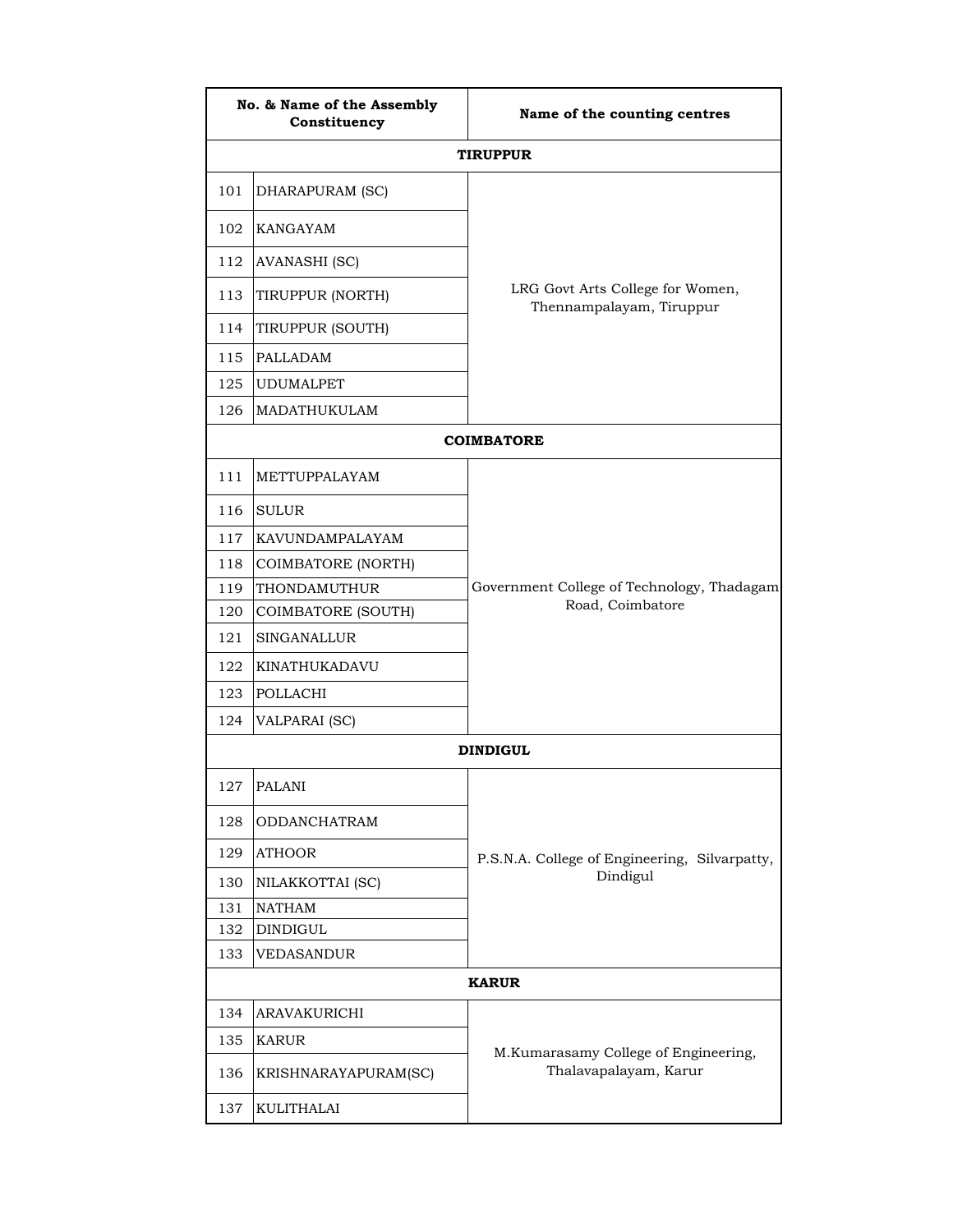| No. & Name of the Assembly<br>Constituency |                        | Name of the counting centres                              |  |
|--------------------------------------------|------------------------|-----------------------------------------------------------|--|
|                                            |                        | <b>TIRUCHIRAPPALLI</b>                                    |  |
| 138                                        | MANAPPARAI             |                                                           |  |
| 139                                        | SRIRANGAM              | Saranathan College of Engineering, Panjapur,              |  |
| 140                                        | TIRUCHIRAPPALLI (WEST) | Srirangam                                                 |  |
| 141                                        | TIRUCHIRAPPALLI (EAST) |                                                           |  |
| 142                                        | TIRUVERUMBUR           |                                                           |  |
| 143                                        | <b>LALGUDI</b>         |                                                           |  |
| 144                                        | MANACHANALLUR          | K. Ramakrishnan College of Technology,<br>Samayapuram     |  |
| 145                                        | MUSIRI                 |                                                           |  |
| 146                                        | THURAIYUR (SC)         |                                                           |  |
| <b>PERAMBALUR</b>                          |                        |                                                           |  |
| 147                                        | PERAMBALUR (SC)        | Dhanalakshmi Srinivasan Polytechnic,<br>Perambalur        |  |
| 148                                        | KUNNAM                 | Dhanalakshmi Srinivasan College of Nursing,<br>Perambalur |  |
|                                            |                        | <b>ARIYALUR</b>                                           |  |
| 149                                        | <b>ARIYALUR</b>        |                                                           |  |
| 150                                        | JAYANKONDAM            | Multi Office Complex, Ariyalur                            |  |
|                                            |                        | <b>CUDDALORE</b>                                          |  |
| 151                                        | TITTAKUDI (SC)         | Thiru Kolanjiyappar Government Arts College,              |  |
| 152                                        | VRIDDHACHALAM          | Vridhachalam                                              |  |
| 153                                        | <b>NEYVELI</b>         |                                                           |  |
| 154                                        | PANRUTI                | Periyar Govt Arts & Science College,                      |  |
| 155                                        | <b>CUDDALORE</b>       | Devanampattinam, Cuddalore                                |  |
| 156                                        | KURINJIPADI            |                                                           |  |
| 157                                        | <b>BHUVANAGIRI</b>     | Sri Devi Karumariyamman Govt. Arts College,               |  |
| 158                                        | <b>CHIDAMBARAM</b>     | C.Mutlur, Chidambaram                                     |  |
| 159                                        | KATTUMANNARKOIL (SC)   |                                                           |  |
| <b>NAGAPATTINAM</b>                        |                        |                                                           |  |
| 160                                        | SIRKAZHI (SC)          |                                                           |  |
| 161                                        | MAYILADUTHURAI         | A.V.C. Polytechnic, Mannampandal,<br>Mayiladuthurai       |  |
| 162                                        | <b>POOMPUHAR</b>       |                                                           |  |
| 163                                        | NAGAPATTINAM           | E.G.S. Pillai College, Nagapattinam                       |  |
| 164                                        | KILVELUR (SC)          | E.G.S. Pillai Engineering College,<br>Nagapattinam        |  |
| 165                                        | VEDARANYAM             | E.G.S.Pillai Arts & Science College,<br>Nagapattinam      |  |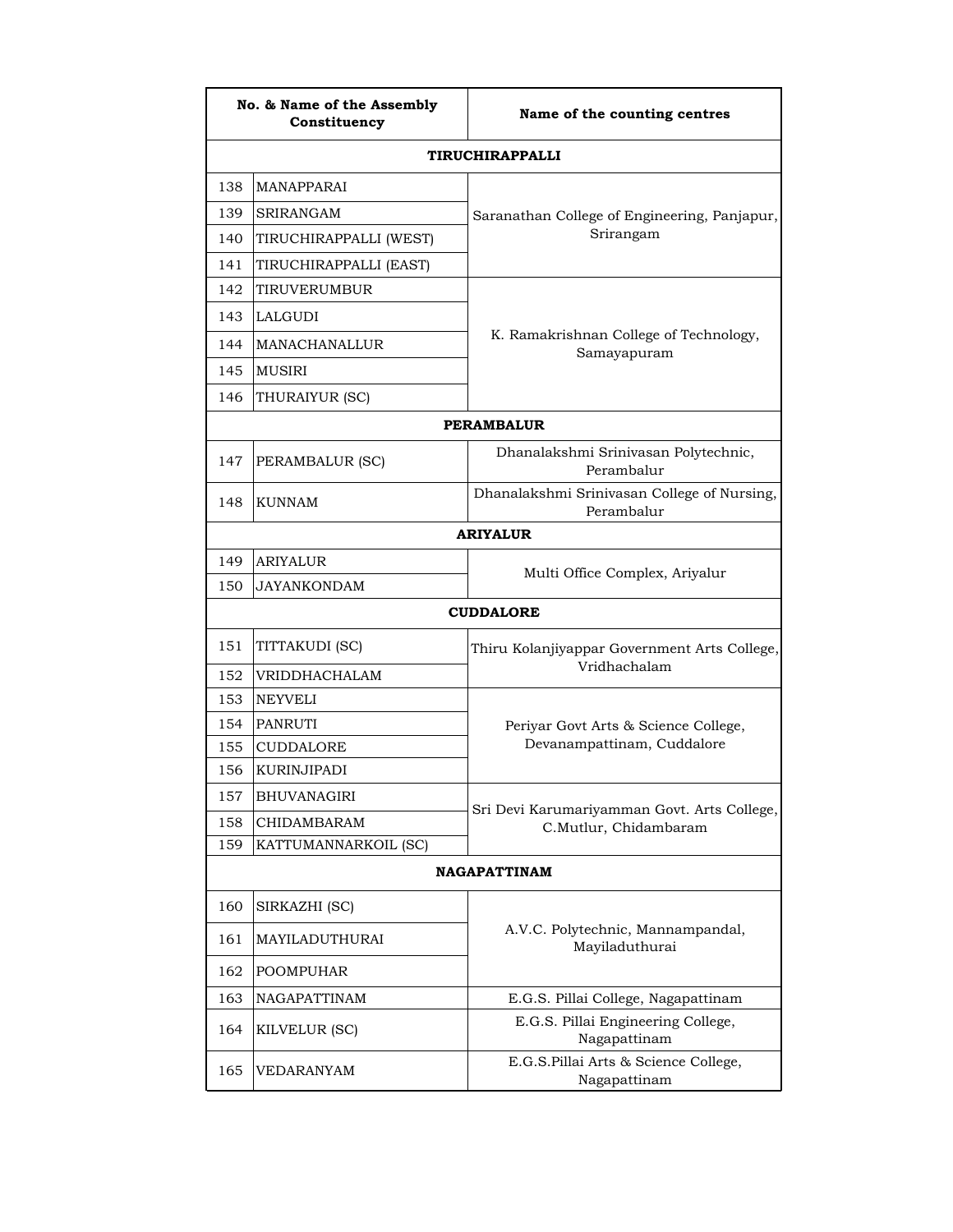| No. & Name of the Assembly<br>Constituency |                        | Name of the counting centres                                 |  |
|--------------------------------------------|------------------------|--------------------------------------------------------------|--|
|                                            |                        | <b>THIRUVARUR</b>                                            |  |
| 166                                        | THIRUTHURAIPOONDI (SC) |                                                              |  |
| 167                                        | MANNARGUDI             | Thiru. Vi.Ka. Government Arts College,                       |  |
| 168                                        | THIRUVARUR             | Tiruvarur                                                    |  |
| 169                                        | <b>NANNILAM</b>        |                                                              |  |
|                                            |                        | <b>THANJAVUR</b>                                             |  |
| 170                                        | THIRUVIDAIMARUDUR (SC) | Little Flower Higher Secondary School,<br>Kumbakonam         |  |
| 171                                        | <b>KUMBAKONAM</b>      | Government Arts College (Autonomous),<br>Kumbakonam          |  |
| 172                                        | PAPANASAM              | The Little Flower Elementary School,<br>Kumbakonam           |  |
| 173                                        | THIRUVAIYARU           |                                                              |  |
| 174                                        | THANJAVUR              | Kundavai Nachiyar Govt. Arts College for<br>Women, Thanjavur |  |
| 175                                        | ORATHANADU             |                                                              |  |
| 176                                        | PATTUKKOTTAI           | Regional Institute of Rural Development,<br>Pattukottai      |  |
| 177                                        | PERAVURANI             | Govt. Boys Higher Secondary School,<br>Pattukottai           |  |
|                                            |                        | <b>PUDUKKOTTAI</b>                                           |  |
| 178                                        | GANDHARVAKOTTAI(SC)    |                                                              |  |
| 179                                        | <b>VIRALIMALAI</b>     |                                                              |  |
| 180                                        | PUDUKKOTTAI            | Government Arts College for Women,                           |  |
| 181                                        | THIRUMAYAM             | Pudukottai                                                   |  |
| 182                                        | <b>ALANGUDI</b>        |                                                              |  |
| 183                                        | ARANTHANGI             |                                                              |  |
| <b>SIVAGANGA</b>                           |                        |                                                              |  |
| 184                                        | KARAIKUDI              |                                                              |  |
| 185                                        | TIRUPPATTUR            | Alagappa College of Engineering and                          |  |
| 186                                        | <b>SIVAGANGA</b>       | Technology, Karaikudi                                        |  |
| 187                                        | MANAMADURAI (SC)       |                                                              |  |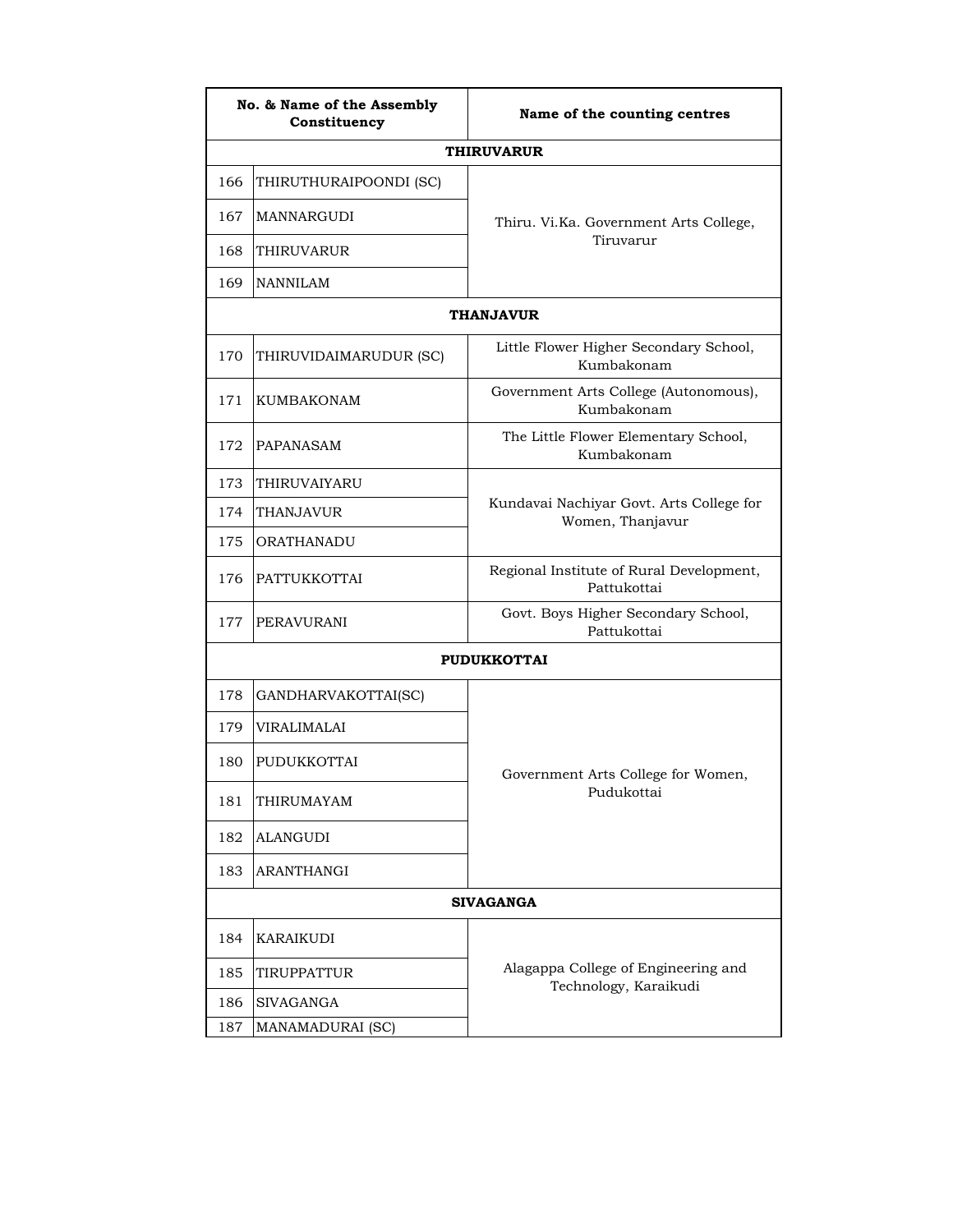| No. & Name of the Assembly<br>Constituency |                      | Name of the counting centres                                           |  |
|--------------------------------------------|----------------------|------------------------------------------------------------------------|--|
|                                            |                      | <b>MADURAI</b>                                                         |  |
| 188                                        | <b>MELUR</b>         |                                                                        |  |
| 189                                        | <b>MADURAI EAST</b>  |                                                                        |  |
| 190                                        | SHOLAVANDAN (SC)     |                                                                        |  |
| 191                                        | MADURAI NORTH        | Madurai Medical College, Madurai                                       |  |
| 192                                        | MADURAI SOUTH        |                                                                        |  |
| 193                                        | MADURAI CENTRAL      |                                                                        |  |
| 194                                        | <b>MADURAI WEST</b>  |                                                                        |  |
| 195                                        | THIRUPARANKUNDRAM    | Tamil Nadu Government Polytechnic, Madurai                             |  |
| 196                                        | THIRUMANGALAM        |                                                                        |  |
| 197                                        | USILAMPATTI          | S. Vellaichamy Nadar College, Madurai                                  |  |
|                                            |                      | <b>THENI</b>                                                           |  |
| 198                                        | <b>ANDIPATTI</b>     |                                                                        |  |
| 199                                        | PERIYAKULAM (SC)     | Theni Kammavar Sangam Polytechnic College,                             |  |
| 200                                        | <b>BODINAYAKANUR</b> | Koduvilarpatti, Theni                                                  |  |
| 201                                        | <b>CUMBUM</b>        |                                                                        |  |
| <b>VIRUDHUNAGAR</b>                        |                      |                                                                        |  |
| 202                                        | RAJAPALAYAM          | Virudhunagar Hindu Nadars' Senthikumara                                |  |
| 203                                        | SRIVILLIPUTHUR (SC)  | Nadar College, Virudhunagar                                            |  |
| 204                                        | <b>SATTUR</b>        |                                                                        |  |
| 205                                        | SIVAKASI             | S. Vellaichamy Nadar Polytechnic,                                      |  |
| 206                                        | VIRUDHUNAGAR         | Virudhunagar                                                           |  |
| 207                                        | ARUPPUKKOTTAI        |                                                                        |  |
| 208                                        | TIRUCHULI            | Virudhunagar Hindu Nadars' Senthikumara<br>Nadar College, Virudhunagar |  |
| <b>RAMANATHAPURAM</b>                      |                      |                                                                        |  |
| 209                                        | PARAMAKUDI (SC)      |                                                                        |  |
| 210                                        | TIRUVADANAI          | Syed Ammal Engineering College,                                        |  |
| 211                                        | RAMANATHAPURAM       | Ramanathapuram                                                         |  |
| 212                                        | MUDHUKULATHUR        |                                                                        |  |